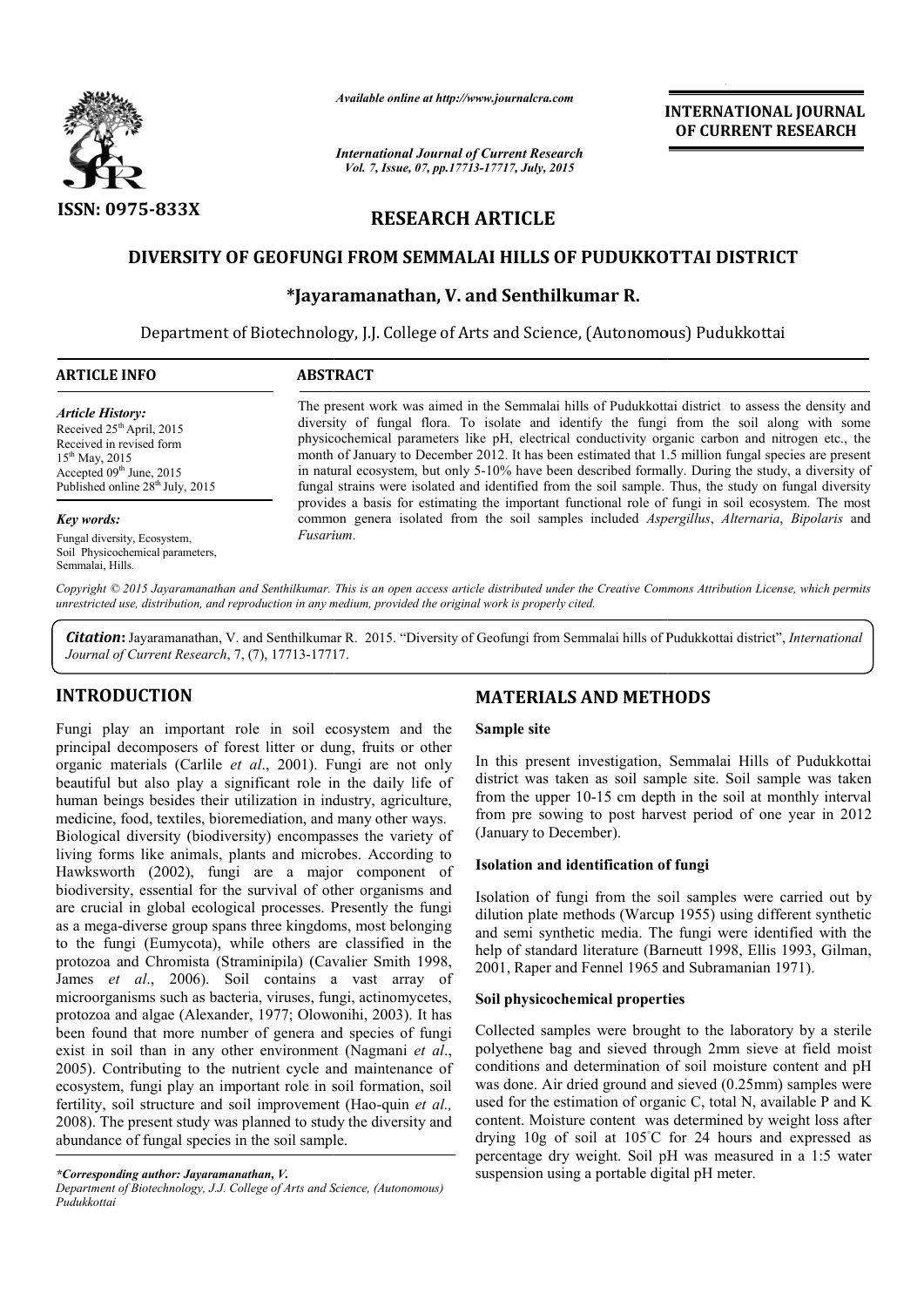Colorimetric method (Anderson and Ingram, 1993), Micro kjeldhal distillation and titration method (Jackson 1967) were applied to estimate organic carbon, total nitrogen, available phosphorus and exchangeable potassium respectively. The soil parameters were tabulated.

### **Fungal population in the soil sample**

For population of mycoflora by serial dilution plate method (Johnson and Curl 1972) was followed by Rose Bengal Agar Medium (Martin, 1950) was used. The inoculated petriplates were incubated at 25±1℃. Colony Forming Units (CFU) were estimated by counting the number of colonies after five days. Fungi were identified according to their macroscopic and microscopic features. Identification at the species level was carried out according to the morphological characters found principally in publications by Gilman (1957), Barnett and Hunter (1972), Ellis (1993) pure cultures of fungi were maintained in test tubes slants containing Czapek Dox agar medium and preserved in deep freezer at -20°C for future work.

## **RESULTS AND DISCUSSION**

In the present study, totally 367 colonies of fungi were isolated from the collected soil sample. The colonies were distributed in 43 different species belonging to 16 genera of mycoflora. The following genera like *Allomyces, Alternaria, Aspergillus, Bipolaris, Cercospora, Curvularia, Dreschslera, Fusarium, Helminthosporium, Neurospora. Penicillium, Phoma, Rhizopus, Trielavia, Trichoderma* and *Verticillium* were isolated respectively. From the genera the maximum number of species were belonging to the genera Aspergillus. A total number of 15 species of Aspergillus were isolated from soil sample. Minimum number of species were belonging to general like *Allomyces, Bipolaris, Cercospora, Dreschslera, Neurospora, Phoma, Trielavia* and *Verticillium* with a single species. In the present study, the soil samples was collected in month wish of the year from January to December 2012. In these months maximum number of colonies (21) were isolated in the month of January and December 2012, minimum number of colonies  $(0.1)$  were isolated in the month of April, May and June 2012. Maximum percentage of contribution belongs to *Aspergillus candidus*. Minimum percentage of contribution belongs to *Aspergillus sydowi*. The isolated fungi were tabulated in Table 1.

|  |  |  | Table 1. Isolation of soil fungi (number of colonies×10 $^3$ g $^7$ dry weight of the soil) from Semmalai village of Pudukkottai (Dt)-2012 |
|--|--|--|--------------------------------------------------------------------------------------------------------------------------------------------|
|--|--|--|--------------------------------------------------------------------------------------------------------------------------------------------|

| S.No | Name of the organisms   | 2012 |                      |     |       |     |                          |      |        |      |     |     | Total no of              | Percentage of |                  |
|------|-------------------------|------|----------------------|-----|-------|-----|--------------------------|------|--------|------|-----|-----|--------------------------|---------------|------------------|
|      |                         | Jan  | Feb                  | Mar | April | May | Jun                      | July | August | Sept | Oct | Nov | Dec                      | colonies      | Contribution (%) |
|      | Allmyces arbuscules     |      | 10                   | 12  |       |     | $\overline{\phantom{a}}$ | 14   | 13     | 13   | 11  | 13  | 17                       | 09            | 75               |
|      | Alternaria brunsil      | 13   |                      | 15  | 02    |     | 01                       | 13   |        | 14   |     |     | 19                       | 08            | 66               |
|      | A.cinerariae            | 10   | 10                   | 11  | 01    | 02  | $\overline{\phantom{a}}$ | 12   | 14     |      | 08  | 15  | ۰                        | 09            | 75               |
|      | A.palandui              | 12   |                      |     |       |     |                          |      | 13     | 14   | 04  | 14  | 19                       | 06            | 50               |
|      | A.tenuis                | 13   | 13                   | 11  | 02    |     |                          |      | 14     | 11   | 14  | 12  | 18                       | 10            | 83               |
|      | Aspergillus candidus    | 10   | 11                   | 19  | 05    | 04  | 05                       | 18   | 19     | 17   | 06  | 19  | ۰                        | 12            | 100              |
|      | A.flavus                | 08   | 14                   |     | 01    |     |                          | 13   |        |      | 13  | 12  |                          | 06            | 50               |
|      | A.fumigates             | 01   | 12                   | 14  | 02    |     |                          | 13   | 13     | 12   |     |     | 19                       | 10            | 83               |
|      | A.koningi               | 21   | $\mathbf{1}^{\circ}$ | 14  |       | 03  |                          | 13   | 10     |      |     | 13  |                          | 09            | 75               |
| 10   | A.luchuensis            | 18   | 10                   | 13  | 03    |     | 02                       | 12   |        |      | 15  | 14  | 18                       | 09            | 75               |
|      | A.niger                 | 21   | 15                   |     | 06    | 05  | 04                       | 12   | 13     | 14   |     | 14  | ٠                        | 10            | 83               |
| 12   | A.ochraceous            |      | 14                   | 12  | 02    |     |                          | 13   | 14     | 12   |     | 13  | 19                       | 09            | 75               |
|      | A.orvzae                | 16   | 12                   | 14  |       |     | 03                       | 11   |        |      | 08  | 12  | ۰                        | 08            | 66               |
| 14   | A.sulphureus            | 09   | 13                   |     |       | 08  | 05                       | 14   | 12     | 13   | 10  | 15  | 17                       | 10            | 83               |
| 15   | A.sydowi                | 17   |                      | 13  |       |     |                          |      |        | 13   |     |     |                          | 05            |                  |
| 16   | A.terreus               | 18   | 12                   | 12  |       |     |                          | 09   | 10     |      | 13  | 10  | 19                       | 08            | 66               |
|      | A.tericola              | 16   |                      | 14  | 03    | 03  | $\overline{\phantom{a}}$ | 12   | 14     | 15   |     | 13  | 21                       | 10            | 83               |
| 18   | A.ustus                 | 07   |                      |     |       |     | 01                       | 14   | 12     |      |     | 12  |                          | 07            | 58               |
| 19   | A.variecolor            |      | 12                   | 11  |       |     | 03                       | 15   |        |      |     | 14  | 18                       | 08            | 66               |
| 20   | A.versicolor            | 18   | 14                   |     |       |     | 02                       |      | 13     | 13   | 12  | 12  | ۰                        | 07            | 58               |
| 21   | Bipolaris turcica       | 19   | 12                   |     |       | 06  | 02                       | 13   | 12     |      |     | 14  |                          | 08            | 58               |
| 22   | Cercospora andrpogonis  | 17   | 13                   | 14  |       |     | $\overline{\phantom{a}}$ |      |        | 14   |     |     | $\overline{\phantom{a}}$ | 06            | 50               |
| 23   | Curvularia andropogonis | 01   | 08                   | 11  | 02    |     | 03                       | 14   |        | 12   |     | 12  | 18                       | 11            |                  |
| 24   | C.indica                | 18   |                      | 13  |       |     | 01                       | 12   |        |      | l 4 | 15  | 19                       | 09            | 75               |
| 25   | C.lunata                | 14   | 14                   |     | 06    | 05  | 06                       | 14   |        | 14   | 16  | 13  |                          | 09            | 75               |

*Continue………*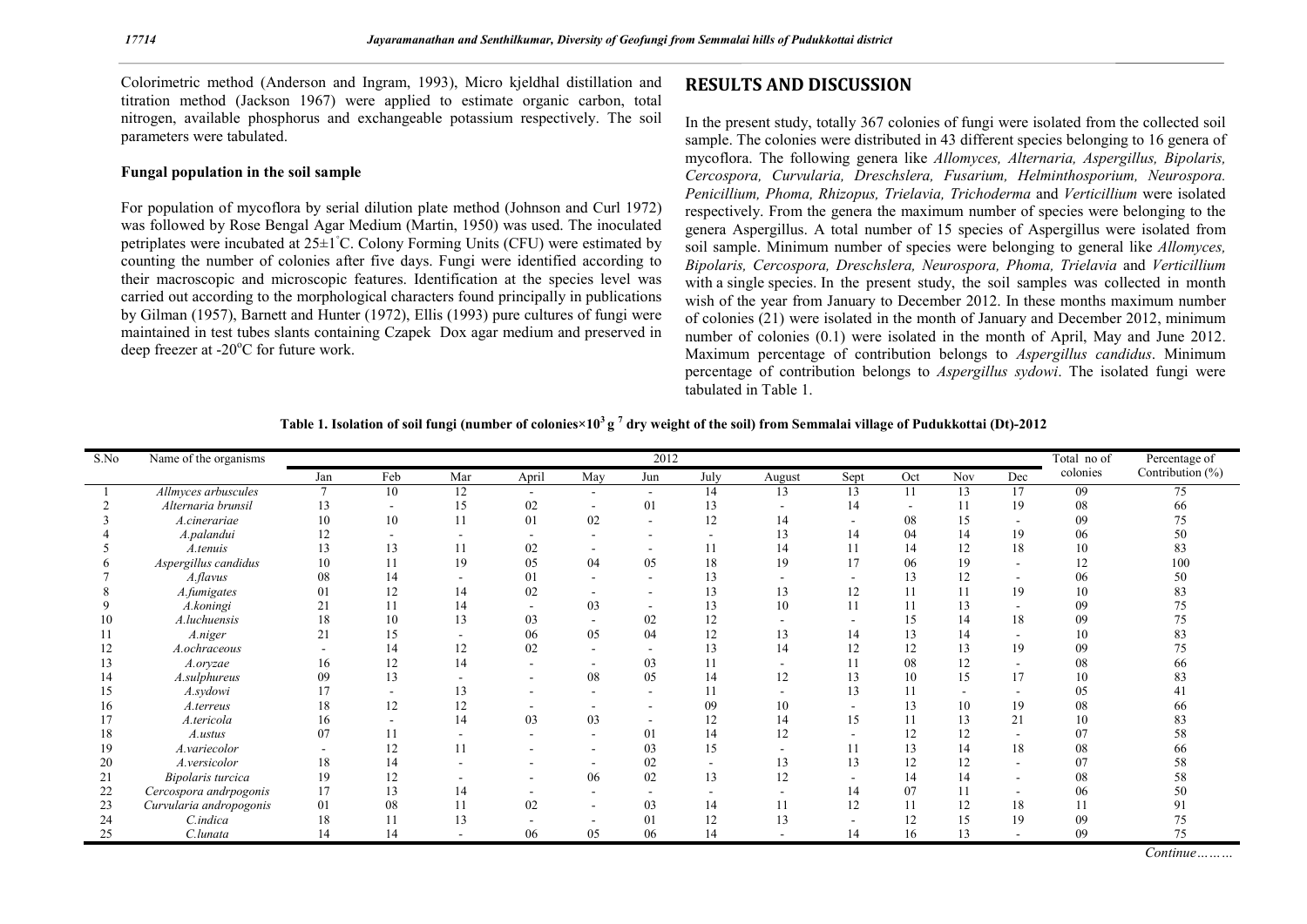| 26 | Dreschslera avenacea    | 15 |              | 12 |                          | 02                       | 05                       | 12 | 14                | $\overline{\phantom{a}}$ | 16                       | 12                          | 18  | 09 | 75 |
|----|-------------------------|----|--------------|----|--------------------------|--------------------------|--------------------------|----|-------------------|--------------------------|--------------------------|-----------------------------|-----|----|----|
|    | Fusarium monilifome     | 21 | 13           |    |                          |                          | 05                       | 12 |                   | 14                       | $\overline{\phantom{a}}$ | 15                          |     | 06 | 66 |
| 28 | <i>F.oxysporum</i>      |    |              |    |                          | -                        | $\overline{\phantom{a}}$ | 14 | 12                |                          | 15                       |                             |     | 07 |    |
| 29 | Helminthosporium oryzae | 12 | 14           |    |                          |                          |                          |    |                   |                          |                          |                             |     | 06 |    |
| 30 | H.velutinum             | 19 | -1-1         | 12 | $\overline{\phantom{0}}$ |                          | 05                       | 15 | $1^{\circ}$<br>15 | 14                       | -11                      | $1^{\circ}$<br>$12^{\circ}$ | 19  | 10 | 83 |
| 31 | Neurospora sphaerica    | 07 | $\sim$<br>13 |    |                          |                          | $\sim$                   |    | 08                | 16                       | 14                       | -                           | 16  |    |    |
| 32 | Penicillium citrinum    | 21 | 14           | 14 | 05                       |                          | 05                       | 14 |                   | 13                       | 09                       | 14                          | ∠ 1 | 10 |    |
| 33 | P.funiculosum           | 02 | 11           |    | 03                       |                          | $\sim$                   |    | $1^{\circ}$       | 14                       | 14                       | 14                          | 20  | 10 |    |
| 34 | P.janthinellum          | 19 | 13           | 14 | -                        |                          |                          |    |                   | 14                       | 11                       | 14                          |     | 09 |    |
| 35 | P.purpurrescens         | 16 | 12           |    |                          | 01                       | $\sim$                   | 14 |                   |                          | 15                       |                             | ∠⊥  | 09 |    |
| 36 | P.turbatum              |    |              |    | $\overline{\phantom{0}}$ | $\overline{\phantom{0}}$ |                          |    | $1^{\circ}$       | $1^{\circ}$<br>14        | -                        |                             | 20  | 08 | 66 |
| 37 | Phoma humycola          |    |              | 14 |                          |                          |                          | 14 |                   | 13                       |                          | 14                          | 16  | 08 | 66 |
| 38 | Rhizopus nigricans      | 41 | 14           |    |                          |                          | 03                       | 14 |                   | 14                       | 14                       | 14                          | 19  | 10 |    |
| 39 | R.stolonifer            | 19 | -1-1         | 14 | 05                       | 01                       | -                        | 14 |                   | 13                       | 12                       | 13                          | 20  |    |    |
| 40 | Trielavia terricola     |    |              |    |                          |                          |                          |    |                   | 13                       |                          |                             |     |    |    |
| 41 | Trichoderma koningi     | 18 |              |    |                          | 02                       | 03                       |    |                   | 13                       |                          | 09                          | 16  |    |    |
| 42 | T.viride                | 20 | 16           |    | 06                       |                          | 05                       |    |                   | ⊥ ∠                      | 15                       | - 1                         |     |    |    |
| 43 | Verticillium sp         | 20 | 07           | 09 | $\overline{\phantom{a}}$ |                          | $\overline{\phantom{a}}$ |    | 12                | 10                       |                          | 10                          | 19  | 09 |    |

**Table 2. Studies on the physicochemical parameter of Semmalai Soil samples- 2012**

| S.No | Parameter                          | January | Feb   | March | April | May   | June  | July  | August | Sept | Oct   | <b>Nov</b> | Dec   |
|------|------------------------------------|---------|-------|-------|-------|-------|-------|-------|--------|------|-------|------------|-------|
|      | pH                                 | 6.9     | 5.5   | 5.3   | 4.6   | 4.6   | 4.4   | 5.3   | 5.6    | 5.7  | 5.7   | 5.2        | 7.6   |
|      | Electron conductivity $(dsm^{-1})$ | 2.40    | 1.99  | 1.98  | 1.09  | 1.07  | 1.04  | 1.89  | 12.01  | 2.03 | 1.99  | 1.98       | 2.55  |
|      | Organic carbon $(\% )$             | 8.99    | 6.45  | 6.43  | 4.12  | 4.23  | 4.56  | 6.54  | 6.21   | 6.43 | 6.34  | 6.21       | 8.76  |
|      | Nitrogen $(\% )$                   | 17.02   | 15.5  | 15.43 | 12.43 | 12.4  | 12.67 | 15.34 | 15.5   | 15.3 | 15.5  | 15.8       | 17.54 |
|      | Organic matter $(\% )$             | 1.89    | 1.23  | 1.43  | 0.98  | 0.87  | 0.76  | 1.32  | 1.21   | 1.23 | 1.43  | 1.13       | 1.78  |
|      | Phosphorus $(\% )$                 | 0.38    | 0.12  | 0.01  | 0.03  | 0.06  | 0.21  | 0.22  | 0.25   | 0.25 | 0.24  | 0.25       | 0.56  |
|      | Potassium (%)                      | 2.37    | 2.12  | 2.09  | 2.06  | 2.10  | 2.13  | 2.15  | 2.11   | 2.14 | 2.13  | 2.12       | 2.56  |
|      | Sodium $(\% )$                     | 0.62    | 0.45  | 0.15  | 0.19  | 0.21  | 0.41  | 0.42  | 0.44   | 0.45 | 0.41  | 0.48       | 0.71  |
|      | Calcium $(\% )$                    | 2.65    | 2.41  | 2.14  | 2.13  | 2.17  | 2.39  | 2.41  | 2.42   | 2.47 | 2.48  | 2.41       | 2.63  |
| 10   | Magnesium (%)                      | 2.06    | 1.89  | 1.56  | 1.65  | 1.49  | 1.83  | 1.87  | 1.78   | 1.98 | 1.94  | 1.96       | 2.01  |
|      | Sulphur $(\%)$                     | 0.24    | 0.20  | 0.15  | 0.17  | 0.19  | 0.19  | 0.20  | 0.97   | 0.87 | 0.76  | 0.95       | 0.26  |
| 12   | $\text{Zinc (ppm)}$                | 2.54    | 2.23  | 2.22  | 2.10  | 2.09  | 2.10  | 2.21  | 2.22   | 2.24 | 2.25  | 2.24       | 2.51  |
| 13   | Copper (ppm)                       | 1.30    | 1.19  | 1.17  | 1,09  | 1.06  | 1.08  | 1.18  | 1.16   | 1.18 | 1.19  | 1.17       | 2.53  |
| 14   | $\Gamma$ Iron (ppm)                | 16.35   | 14.65 | 12.98 | 12.65 | 12.54 | 14.67 | 14.87 | 14.76  | 1469 | 14.43 | 14.76      | 16.33 |
| 15   | Manganese (ppm)                    | 5.46    | 4.65  | 4.87  | 3.42  | 3.21  | 3.62  | 4.76  | 4.98   | 4.54 | 4.76  | 4.67       | 5.65  |
| 16   | Chromium (ppm)                     | 0.39    | 0.21  | 0.24  | 0.12  | 0.11  | 0.14  | 0.25  | 0.25   | 0.28 | 0.26  | 0.25       | 0.41  |
| 17   | Nickel (ppm)                       | 0.66    | 0.45  | 0.04  | 0.02  | 0.02  | 0.01  | 0.45  | 0.44   | 0.46 | 0.45  | 0.47       | 0.37  |
| 18   | Cobalt (ppm)                       | 0.21    | 0.17  | 0.16  | 0.10  | 0.09  | 0.06  | 0.17  | 0.15   | 0.19 | 0.16  | 0.19       | 0.23  |
| 19   | Cadmium (ppm)                      | 0.19    | 0.10  | 0.18  | 0.05  | 0.04  | 0.06  | 0.16  | 0.19   | 0.18 | 0.16  | 0.18       | 0.08  |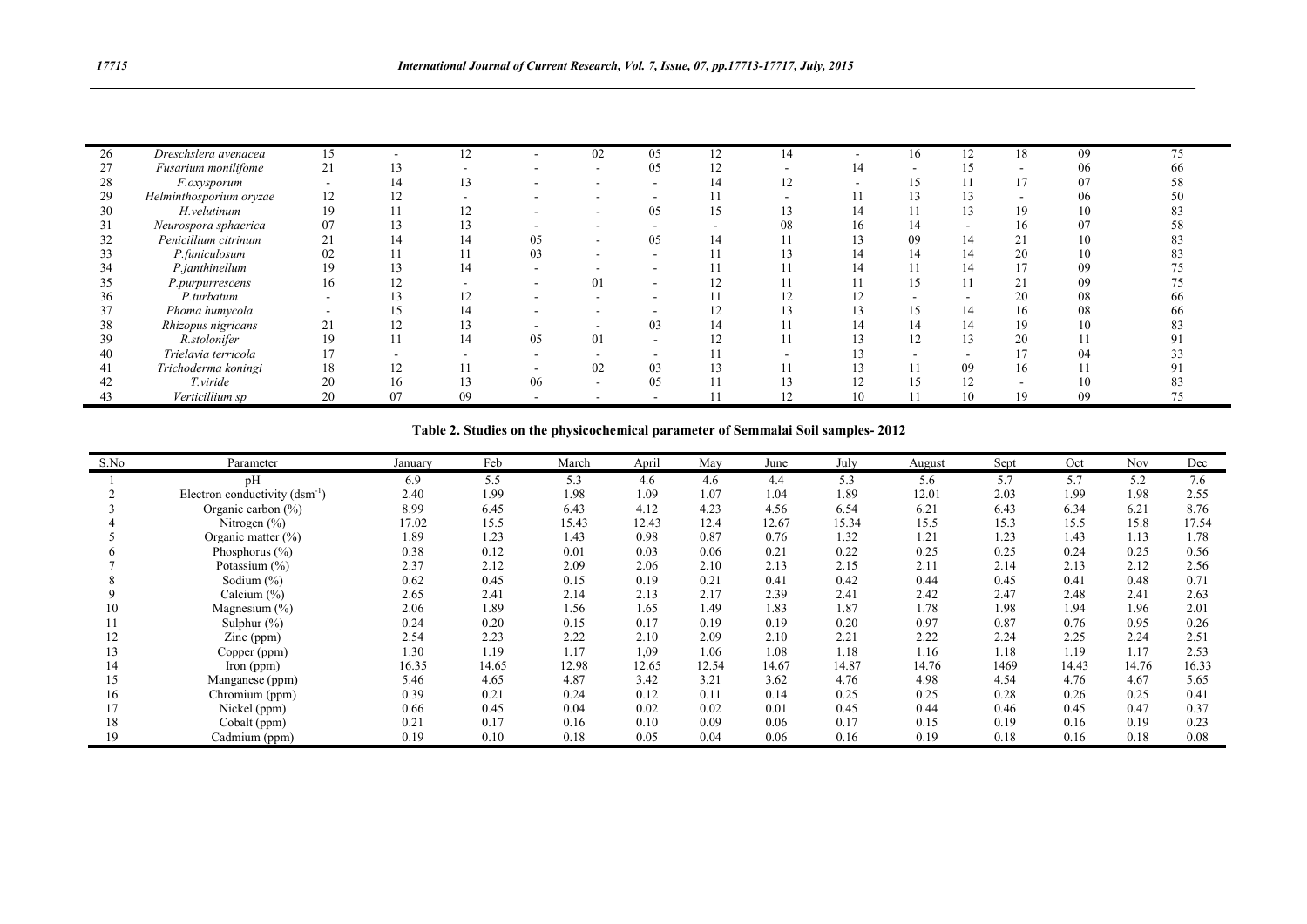The soil sample was analysed for physicochemical parameters like pH, electric conductivity, organic carbon, nitrogen, organic matter, phosphorus, sodium, calcium, magnesium, sulphur, zinc, copper, iron, manganese, chromium, nickel, cobalt and cadmium. The pH of the soil was found to be acidic to neutral. The values of the soil parameters were given in the Table 2.

However, the distribution of soil microbial population is determined by a number of environmental factors like pH, Moisture content and soil organic matter (Kennedy *et al.,* 2005) higher fungal population during rainy and autumn seasons to supported the findings of other workers (Arunachalam *et al*., 1997), which perhaps is due to prevailing favorable moisture and temperature setting during the period of leaf litter and other plant residues are decomposed faster during rainy season and sufficient soil organic matter and humus accumulates that may have enhanced the colonization of the soil microbes in subsequent period.

The soil pH, organic content and water also the main factors affecting the fungal population and diversity (Yu *et al*., 2007, Dong *et al*., 2004). The Organic carbon, nitrogen, phosphorus, potassium are important for fungal diversity. In the absence of any of these the growth and sporulation of moulds as well as other microorganisms were recorded. The plant also species growing on the soil also equally influence the population and species composition of the soil fungi.

Hackl *et al*. (2000) indicated that the plant species growing on the soil also equally influence the population and composition of species of the soil fungi. Dominance of the genus *Aspergillus* sp. in the present study sites may be due to their greater rate of spore production and dispersal and partly due to their resistance over extreme environmental conditions (Schimel, 1995).

Soil can be managed to optimize its fertility and health under natural and agricultural land uses, so as to benefit fungal diversity. Due to the dispersed nature of the soil asset, a broad but consistent and economically appealing approach to its protection is needed.

## **Conclusion**

From the present study it was concluded that soil depends on varoius factors of the soil such as pH, organic contents and moisture. The fungal diversity have to be studied, there is need for a wider study area so as a complete representation of the fungal diversity and beneficial aspects of these significant microbes. It is important to study microbial diversity not only for basic scientific research, but also to understand the link between diversity, community study and functions of fungi. This work has provided a more complete knowledge of fungal diversity in Semmalai Hills soil sample of Pudukkottai district of Tamilnadu.

### **Acknowledgements**

The authors thanks the Management and Principal of the respective College for their encouragement and the Indian

Biotrack Research Institute, Thanjavur 613 005 for extending the facilities to carry out the work.

## **REFERENCES**

- Alexander, M., 1977. Introduction to soil Microbiology, John Wiley & Sons, New York.
- Anderson, J.M and Ingram, J.S.I., 1993. Tropical Soil Biology and Fertility. A Handbook of Methods. Second edition. CAB International, Wallingford, Oxon. UK. 221 p.
- Arunachalam, K., Arunachalam, A., Tripathi, R.S. and Pandey, H.N. 1997. Dynamics of microbial population during the aggradations phase of selectively logged sub-tropical humid forest in north-eastern India. *Tropical Ecology*; 38: 333- 341.
- Barnett H.L and Hunter, B.B., 1998. Illustrated Genera of Imperfect Fungi, IV edition. Published by APS Press St. Paul, Minnesota.
- Barnett, H.L. and Hunter, B.B., 1972. Illustrated Genera of Imperfect Fungi. Burgess Publishing Company. Minneapolis.
- Carlile, M.J., Watkinson, S.C. and Graham, W.G. 2001. The Fungi. Second edition.San Diego, California: Academic Press,
- Cavalier Smith, T. 1998. A revised six- kingdom system of life. *Biol. Rev*; 73: 203 266.
- Dong A.R., Lv G.Z., Wu Q.Y., Song R.Q. and Song F.Q. 2004. Diversity of soil fungi in Liangushui natural reserve, Xiaoxing aniling forest region. *J. Northeast Forestry University*, 32(1): 8-10.
- Ellis M.B. 1993. Dematiaceous Hypomycetes, CAB International. Published by Common wealth Mycological Institute, Kew, Surrey, England.
- Gillman, J.C., 1957. Manual of Soil Fungi. Oxford and I.B.H Publishing company (Indian reprint).
- Gilman J.C. 2001. A Manual of Soil Fungi, 2nd Indian Edition, Biotech Books Delhi.
- Hackl E., Bachmann G. and Boltenstern-Zechmeister S., 2000. Soil microbial biomass and rhizosphere effects in natural forest stands. *Phyton*, 40, 83-90.
- Hao quin Pan, Jin- Feng Yu, Yue- ming Wu, Tian- Yu Zhang and Hong- Feng Wang. 2008. Area: *J. Zhejiang Univ. Sci. B;* 9(10): 829-834.
- Hawksworth D.L. 2002. Tropical Mycology Vol.2, Micromycetes CABI. 1 11.
- Jackson, M. L. 1967. Soil chemical analysis New Delhi : Prentice Hall of India Pvt. Ltd.
- James, T.Y., Kauff, F. and Schoch, C.L. 2006. Reconstructing the early evolution of the fungi using a six gene phylogeny. *Nature*, 443: 818- 822.
- Johnson, Leander F., and Elroy A. Curl. 1972. Methods for Research on the Ecology of Soil-Borne Plant Pathogens. 426 So. Sixth St., Minneapolis Burgess Publishing Company.
- Kennedy, N.M., Gleeson, D.E., Connolly, J. and Clipson, N.J.W. 2005. Seasonal and management influences on bacterial community structure in an upland grassland soil. *FEMS Microbiol Ecol*., 53:329-337.
- Martin J.P. 1950. Use of acid, rose bengal, and streptomycin in the plate method for estimating soil fungi. *Soil Sci*., 69:215- 232.